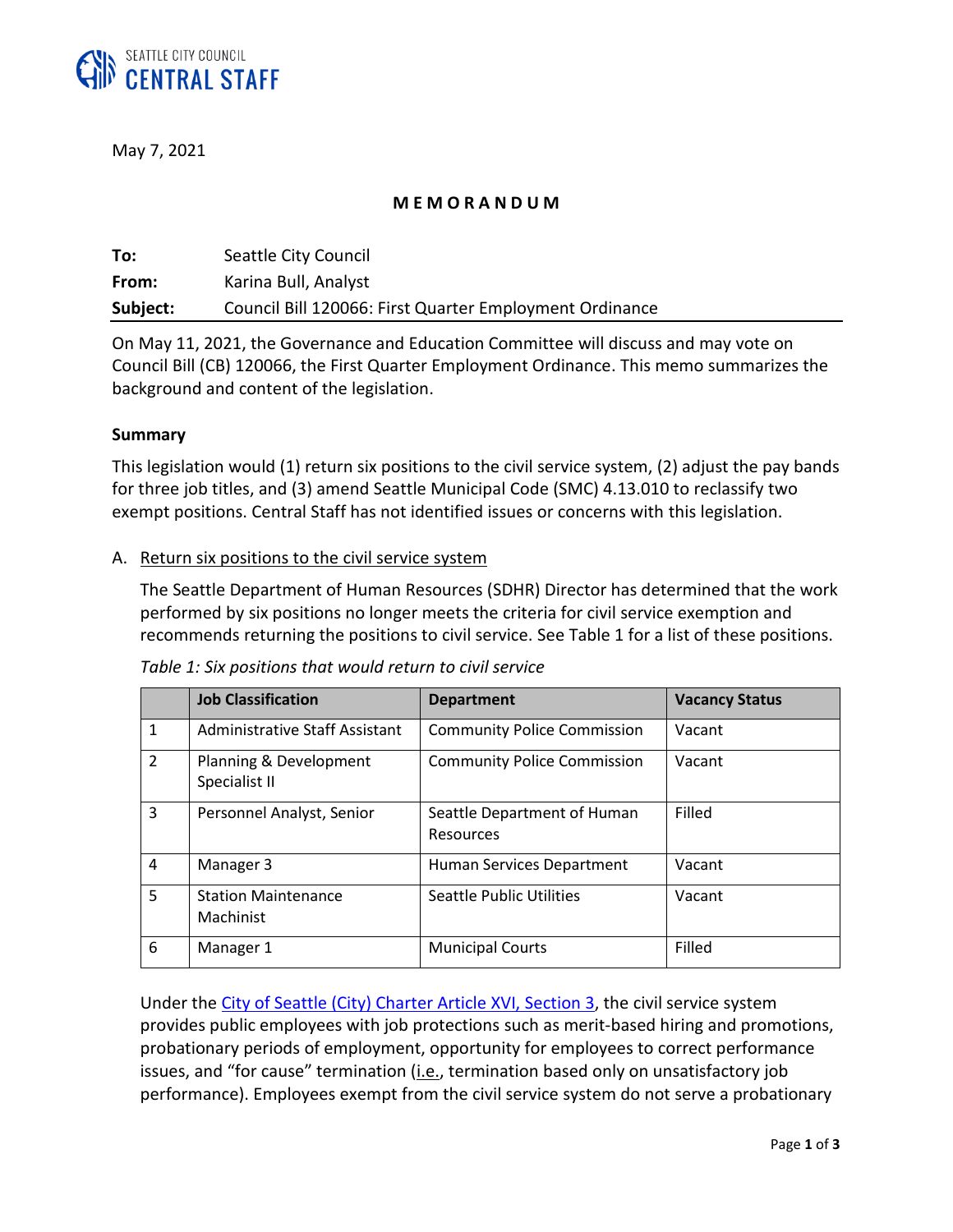period and are subject to "at will employment" (i.e., employment that may be terminated at any time for any reason not prohibited by law).

The Charter requires civil service classification for all City employees except for elected officials, heads of departments, specified appointive offices, assistant City Attorneys, members of boards and commissions, and additional positions exempted by legislation approved by two-thirds vote of the Council. In total, about 90 percent of City positions are civil service classified.

Under [Personnel Rule 2.2,](https://www.seattle.gov/personnel/resources/pubs/rules/Personnel_Rule_2.2_.pdf) the SDHR Director may transmit legislation to Council that recommends returning a position to civil service or exempting the position from civil service. Council also has authority to introduce legislation on civil service classification.

# B. Adjust the pay bands of three job titles

This legislation would adjust the pay bands of two job titles in the Legislative Department and an associated title in the City Auditor's Office to include the 2.9% Adjusted Wage Increase (AWI) for 2021 that was approved in the 2021 Adopted Budget. The rates for 2021 would be effective January 2, 2021. See Table 2 for details on these job titles.

| Job Titles                    | 2021 Pay Band     | 2021 Pay Band         |
|-------------------------------|-------------------|-----------------------|
|                               | <b>Status Quo</b> | <b>With CB 120066</b> |
| Manager-Legislative           | $$41.01 - $73.38$ | $$42.20 - $75.51$     |
| Strategic Advisor-Audit       | $$41.01 - $73.38$ | $$42.20 - $75.51$     |
| Strategic Advisor-Legislative | $$41.01 - $73.38$ | \$42.20 - \$75.51     |

*Table 2: Job titles that would have adjusted pay bands*

## C. Amend SMC 4.13.010 to reclassify two exempt positions

This legislation would reclassify two positions that are already exempted from civil service. See Table 3 for details on these reclassifications.

*Table 3: Positions that would be reclassified*

| <b>Department</b>           | <b>Existing Job Title</b>        | <b>Reclassified Job Title</b>      |
|-----------------------------|----------------------------------|------------------------------------|
| Seattle Department of Human | <b>Executive Assistant</b>       | <b>Executive Assistant, Senior</b> |
| Resources                   |                                  |                                    |
| Seattle Department of       | <b>Administrative Specialist</b> | <b>Executive Assistant, Senior</b> |
| Transportation              | Ш                                |                                    |